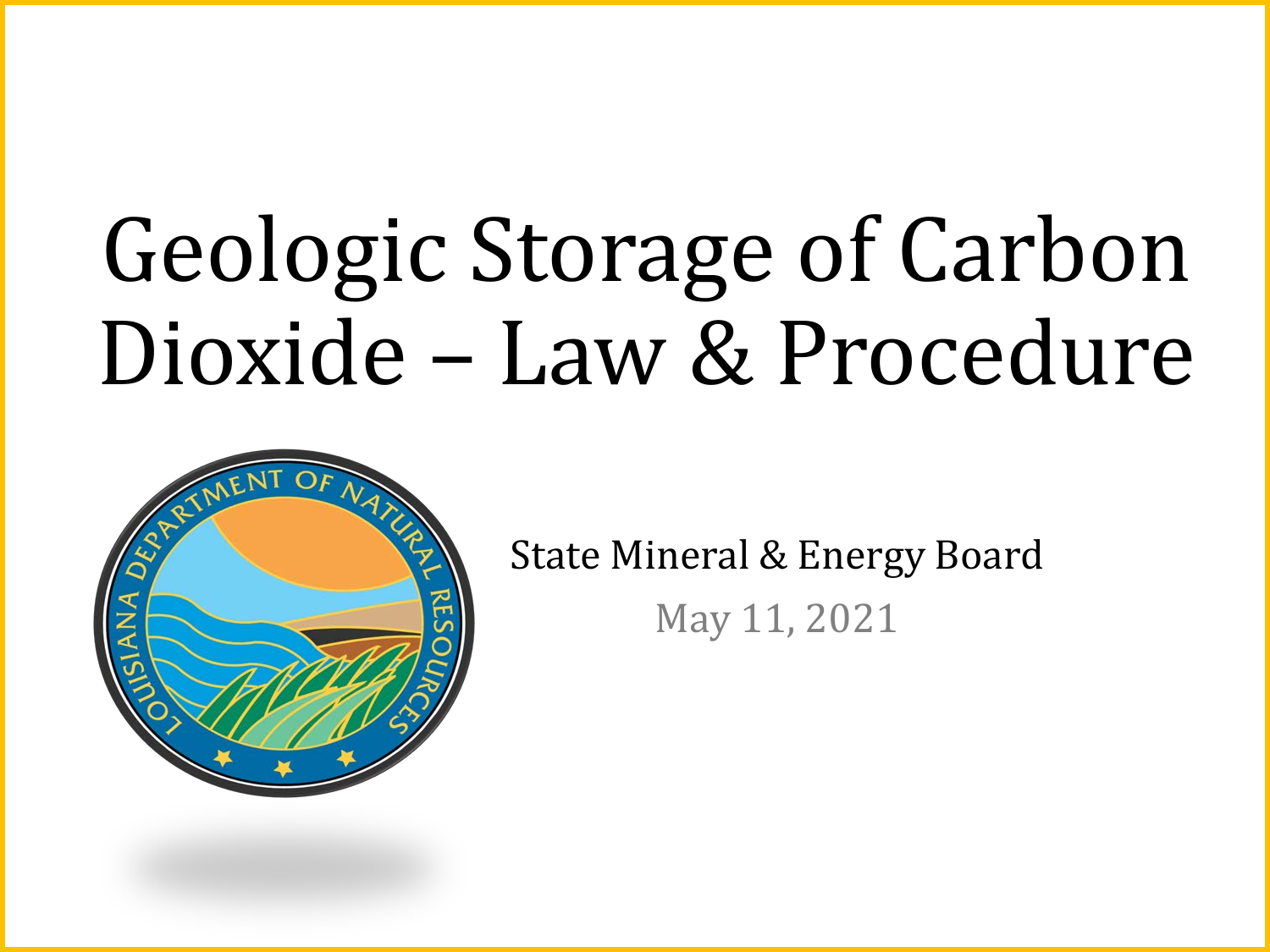#### LDNR Involvement in CO2 GS

- Louisiana Department of Natural Resources
	- Office of Conservation
		- Injection & Mining Division UIC Programs Class VI Wells
		- Pipeline Division Pipelines (including CO2)
	- Office of Mineral Resources State Mineral & Energy Board – mineral rights & storage rights for Geologic Storage of CO2 on state lands & waterbottoms
	- Office of Coastal Management State & Local Coastal Resources Management Act includes consistency determinations for federal permits and projects
	- State Energy Office state energy policy and outreach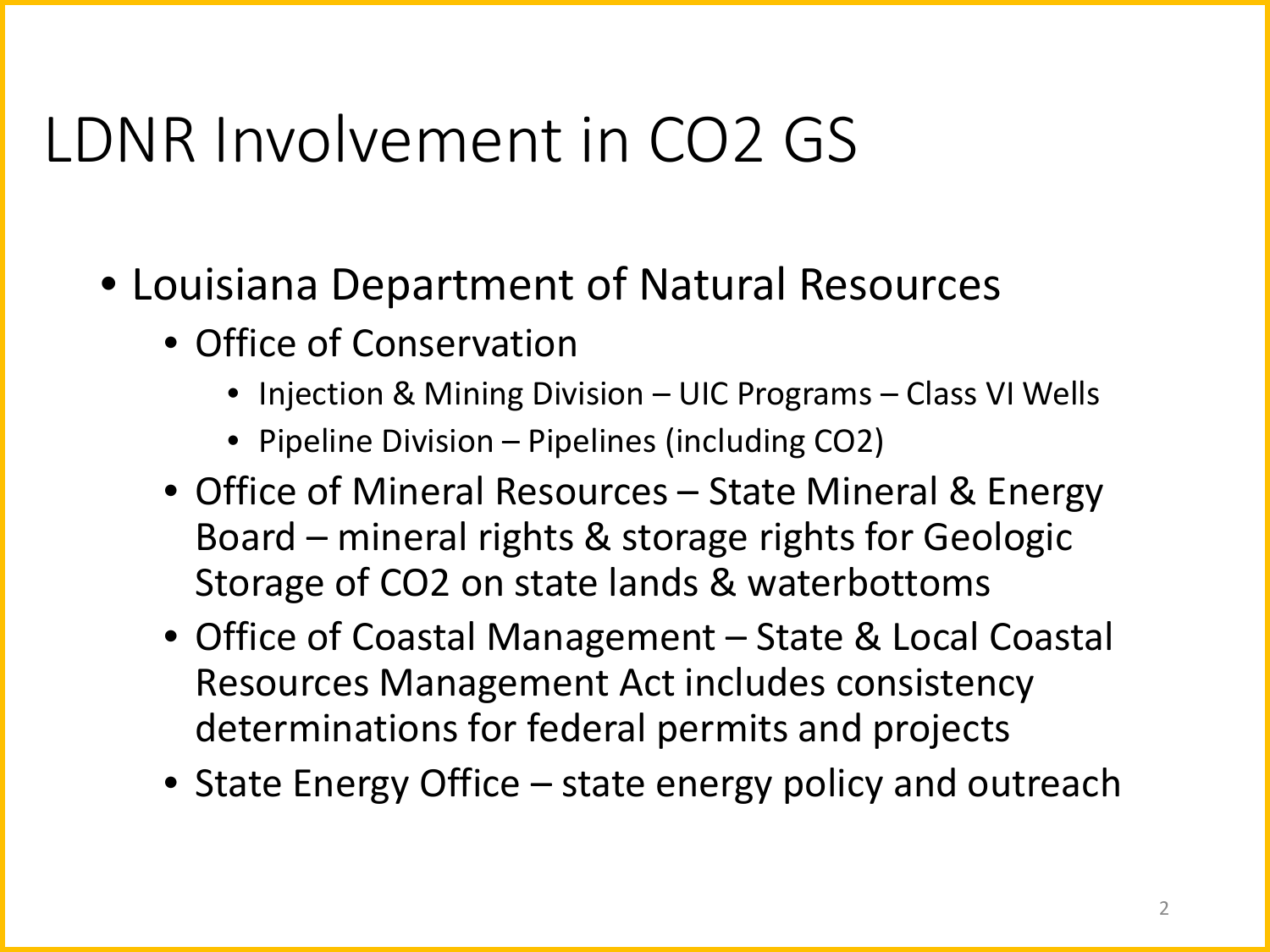## Property Rights Necessary for Geologic Storage of CO2

- Surface ownership: "pore-space" rights and rights necessary for related surface activities
	- Other property interest rights necessary or useful
- Ensuring necessary rights for "long-term" storage
- State & Public Property Rights in Louisiana
	- State Mineral & Energy Board (SMEB)
		- Mineral and Storage Rights
		- Pipelines and surface equipment directly associated with CO2 Geologic Storage Facility
		- Geophysical Survey Authorization
	- State "agencies" retain authority to grant storage rights on property held in their name
		- Agreement with LDWF
	- State Land Office ROWs for CO2 pipelines for transport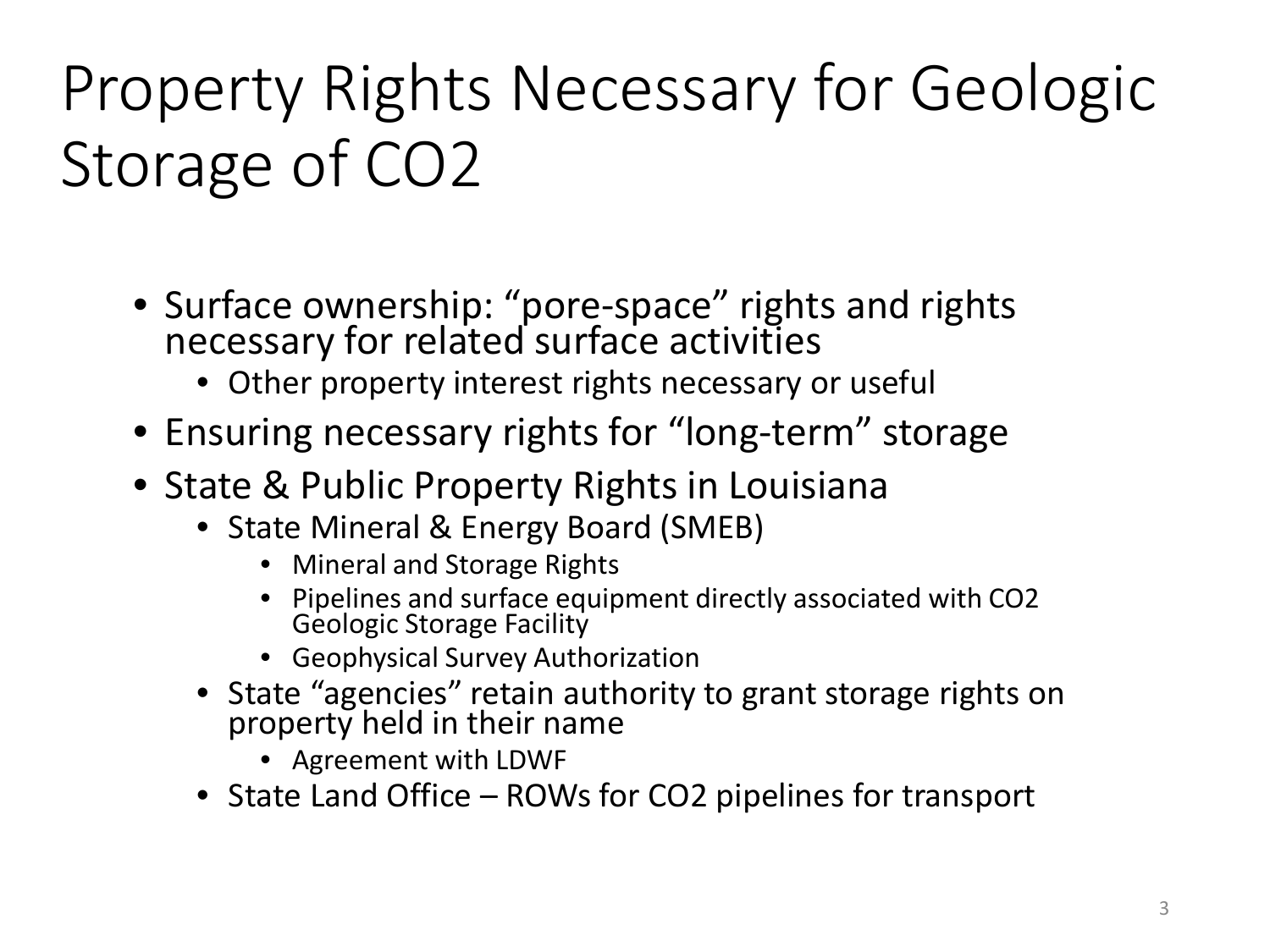# CO2 Storage Rights on State Property - Authority

- Lease La. R.S. 30:148.2(A)(2)
	- "A. … the State Mineral and Energy Board may *lease* lands, bodies of any lakes, bays or coves, sea, arms of the sea, or other navigable waters and beds thereof belonging to the state or the title to which is in the public:
		- \* \* \*
		- (2) For the purpose of injection, storage, transportation, shipment, and withdrawal of … *carbon*  and for other purposes necessary or incidental thereto, including drilling of any wells for injection, storage, or withdrawal of such product stored in such underground reservoir and the construction of houses for employees, warehouses, pipelines, separation and dehydration facilities, compressor stations, pump stations, loading stations, wharves, and docks."
- Lease La. R.S. 30:148.9
	- "A. *Any lease* for the underground storage of oil, natural gas, liquid hydrocarbons, or *carbon*  dioxide granted pursuant to the provisions of this Subpart *shall be granted conditionally*<br>and shall not be final until the following conditions are met:
		- (1) Lessee shall *request a public hearing with the commissioner of conservation within sixty days*<br>after the conditional award of such lease.
		- (2) After the public hearing is held, the lessee shall obtain *an order from the commissioner of conservation finding that the proposed project is in the public interest*.
- Operating Agreement La. R.S. 30:209(4)(e)
	- "… the State Mineral and Energy Board may: (4)(e) Upon a *two-thirds vote* of the members of the State Mineral and Energy Board and *after a public hearing conducted in the affected*<br>*parish ...,* enter into *operating agreements* whereby the state receives a share of revenues<br>from the storage of ... carbon dio parties and assumes all or a portion of the risk of the cost of the activity in those situations where the board determines it is in the best interest of the state either in equity or in the promotion of conservation to do so, such as but not limited to the following illustrations: (iv) Establishing a hydrocarbon or *carbon dioxide storage facility* in an underground reservoir. 4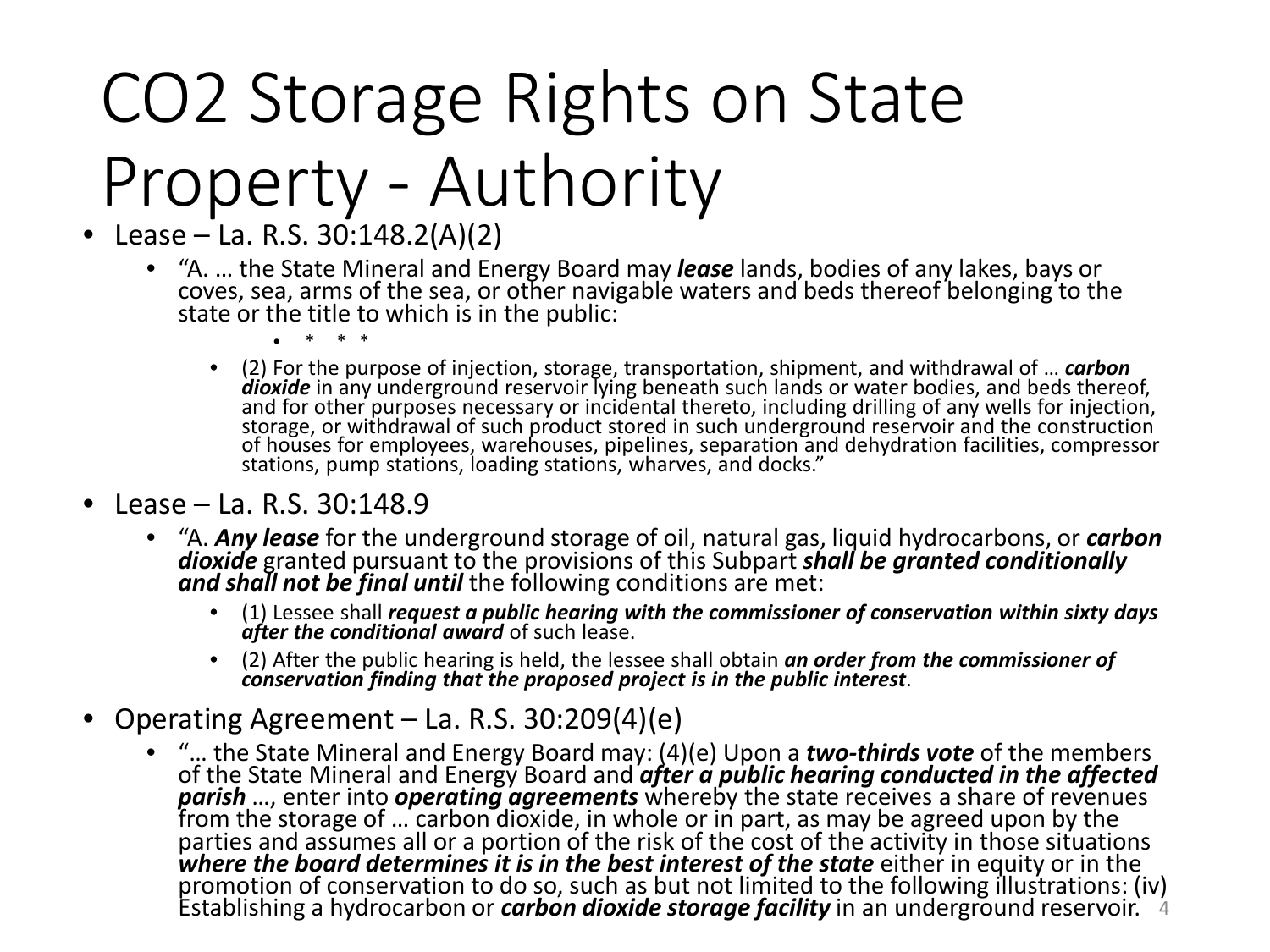#### CO2 Storage Rights on State Property – Operating Agreement Process

• Operating Agreement – Negotiation with selected potential operator – unique agreements allowed each time.

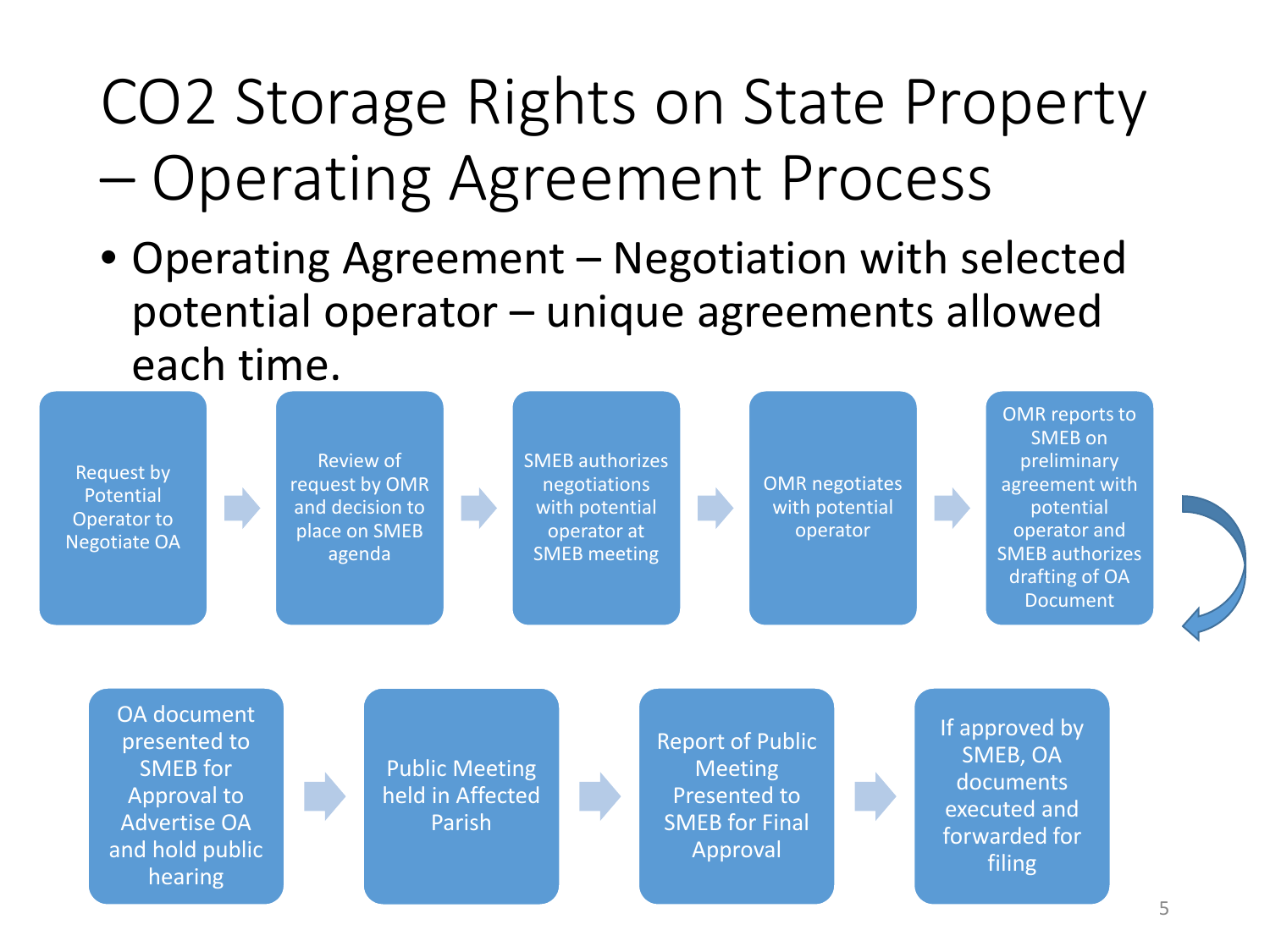# CO2 Storage Rights on State Property – Lease Process

• Lease – Public Bid Process – utilizes standardized lease conditions/terms. Not yet developed.

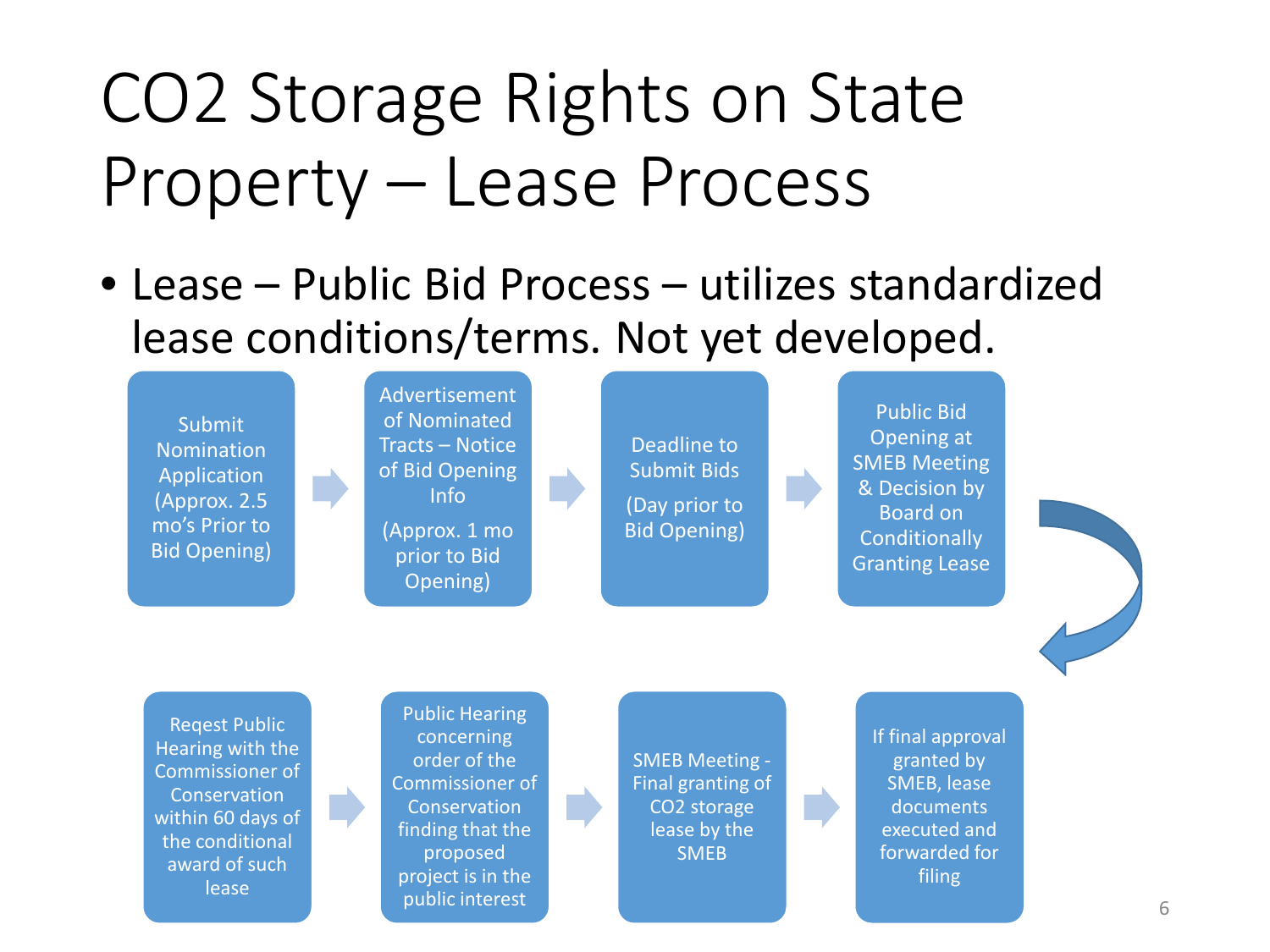## Permitting Class VI Wells in Louisiana

- Protection of underground sources of drinking water from contamination
- Permit will be technically complex.
- Computational model of CO2 plume is the foundation of the permit.
- Permit review time likely 1-2 years
- Continuous monitoring of CO2 plume through project and after completion of injection
- Closure of CO2 Storage Facility required with plugging of wells and site restoration



**Testing and Monitoring Activities During Phases of a Geologic Sequestration Project** 

US EPA, 2015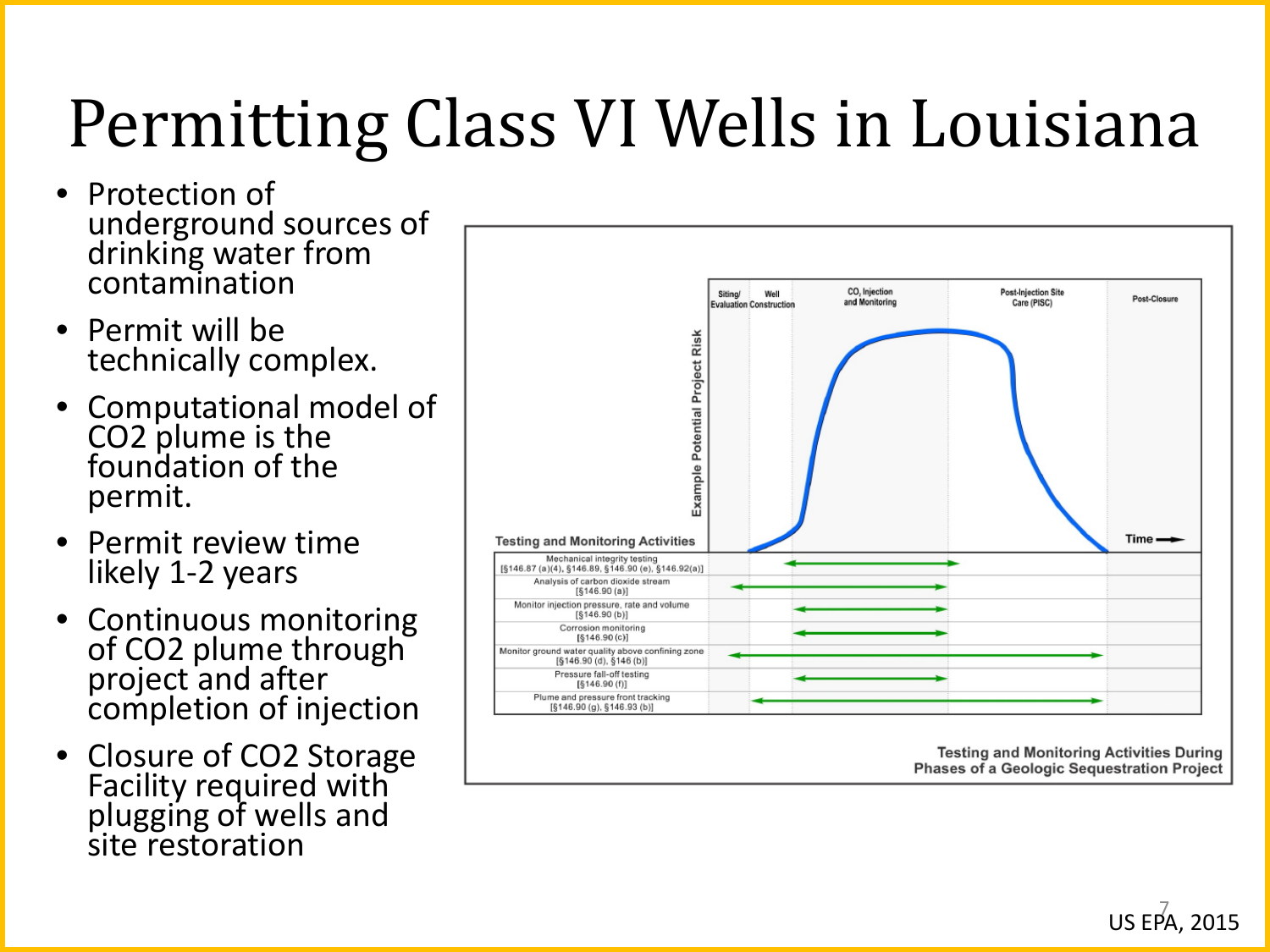## Reservoir Management

- La. R.S. 30:1104 Commissioner of Conservation authorized to approve CO2 Geologic Storage
	- Reservoir depleted of oil, gas or condensate capable of being produced in paying quantities; OR
	- Approval of 34 of all interest owners when reservoir contains oil, gas, or condensate capable of being produced in paying quantities AND
	- Use of reservoir for geologic storage will not contaminate other formations, fresh water or mineral deposits AND will not endanger lives or cause a hazardous condition to property
- Require drilling, casing, and plugging of wells to be done in order to prevent the escape of CO2
- Adopt necessary rules as may pertain to the drilling into or through the storage reservoir